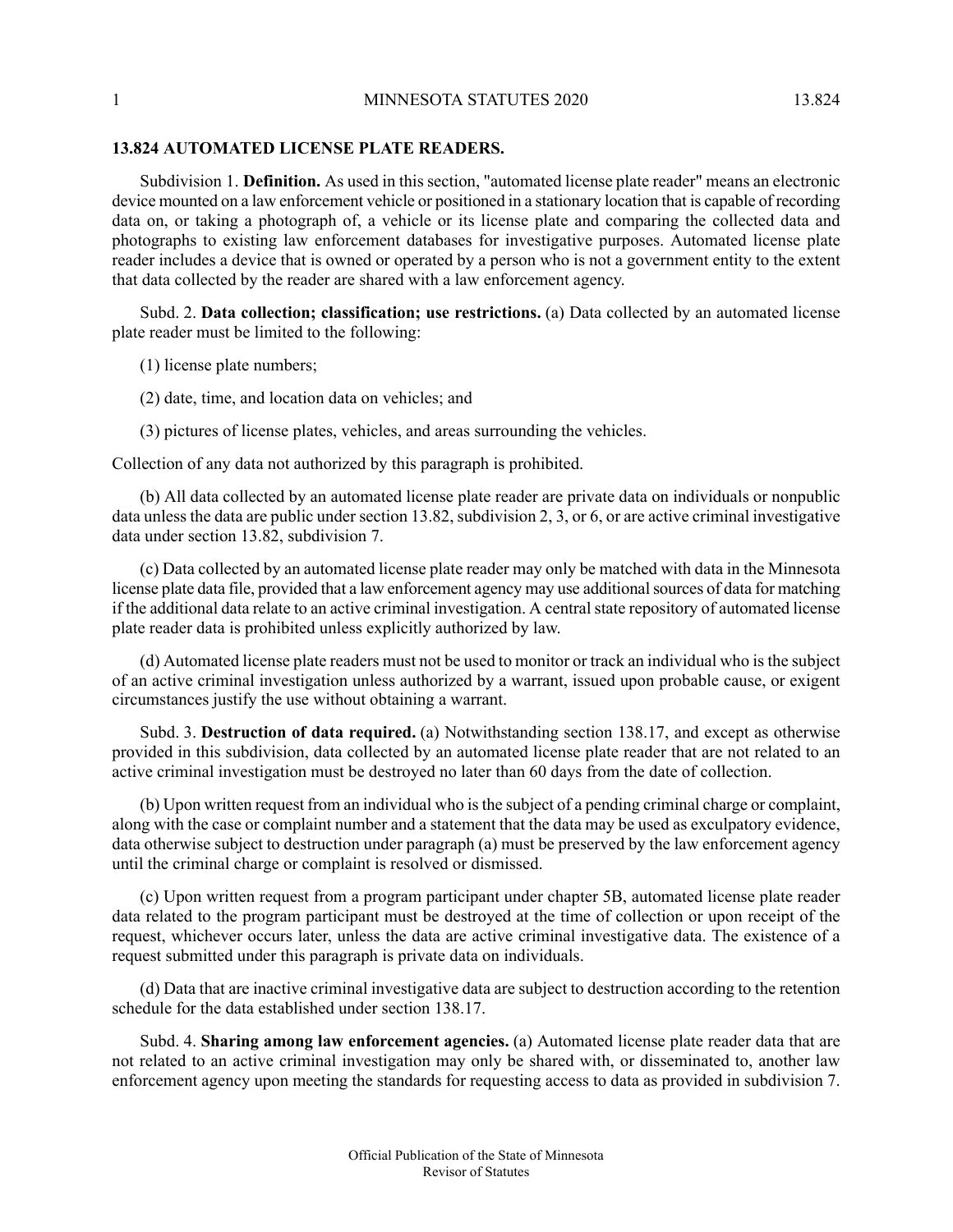(b) If data collected by an automated license plate reader are shared with another law enforcement agency under this subdivision, the agency that receives the data must comply with all data classification, destruction, and security requirements of this section.

(c) Automated license plate reader data that are not related to an active criminal investigation may not be shared with, disseminated to, sold to, or traded with any other individual or entity unless explicitly authorized by this subdivision or other law.

Subd. 5. **Log of use required.** (a) A law enforcement agency that installs or uses an automated license plate reader must maintain a public log of its use, including but not limited to:

(1) specific times of day that the reader actively collected data;

(2) the aggregate number of vehicles or license plates on which data are collected for each period of active use and a list of all state and federal databases with which the data were compared, unless the existence of the database itself is not public;

(3) for each period of active use, the number of vehicles or license plates in each of the following categories where the data identify a vehicle or license plate that has been stolen, a warrant for the arrest of the owner of the vehicle or an owner with a suspended or revoked driver's license or similar category, or are active investigative data; and

(4) for a reader at a stationary or fixed location, the location at which the reader actively collected data and is installed and used.

(b) The law enforcement agency must maintain a list of the current and previous locations, including dates at those locations, of any fixed stationary automated license plate readers or other surveillance devices with automated license plate reader capability used by the agency. The agency's list must be accessible to the public, unless the agency determines that the data are security information as provided in section 13.37, subdivision 2. A determination that these data are security information is subject to in-camera judicial review as provided in section 13.08, subdivision 4.

Subd. 6. **Biennial audit.** (a) In addition to the log required under subdivision 5, the law enforcement agency must maintain records showing the date and time automated license plate reader data were collected and the applicable classification of the data. The law enforcement agency shall arrange for an independent, biennial audit of the records to determine whether data currently in the records are classified, how the data are used, whether they are destroyed as required under this section, and to verify compliance with subdivision 7. If the commissioner of administration believes that a law enforcement agency is not complying with this section or other applicable law, the commissioner may order a law enforcement agency to arrange for additional independent audits. Data in the records required under this paragraph are classified as provided in subdivision 2.

(b) The results of the audit are public. The commissioner of administration shall review the results of the audit. If the commissioner determines that there is a pattern of substantial noncompliance with this section by the law enforcement agency, the agency must immediately suspend operation of all automated license plate reader devices until the commissioner has authorized the agency to reinstate their use. An order of suspension under this paragraph may be issued by the commissioner, upon review of the results of the audit, review of the applicable provisions of this chapter, and after providing the agency a reasonable opportunity to respond to the audit's findings.

(c) A report summarizing the results of each audit must be provided to the commissioner of administration, to the chair and ranking minority members of the committees of the house of representatives and the senate